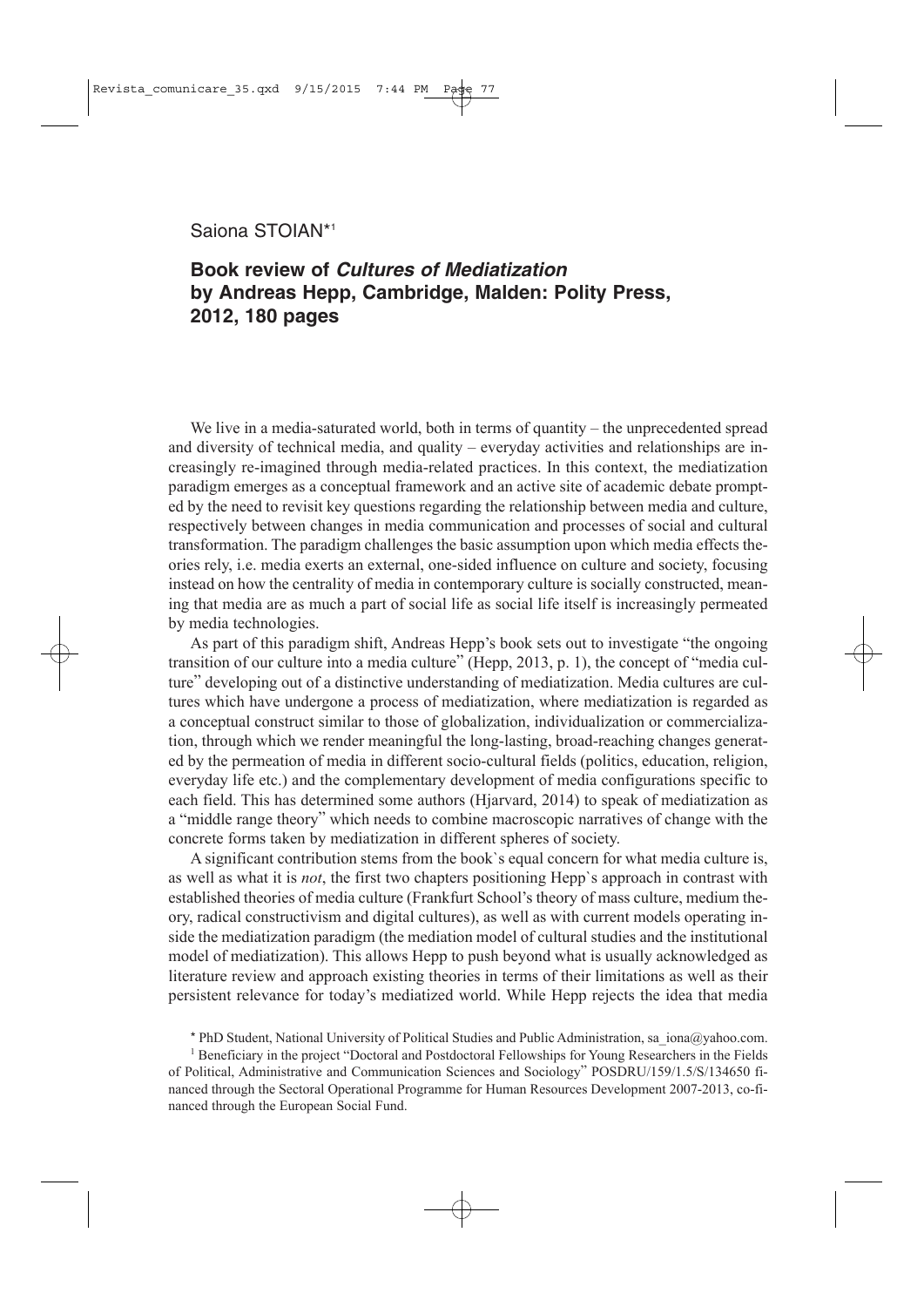culture is a mass culture in the sense of a hegemonic culture industry which traps the individual through the serialization of cultural commodities and the standardization of reception, he agrees that any theory of media culture should take into account the ubiquity of media communication without rendering it, however, an integrative or inescapable reality. In a similar manner, while Hepp rejects the view of media culture as a culture characterized by a dominant medium (television culture, Internet culture) or by a historical progression of dominant media (from oral cultures to digital cultures), he argues for a need to acknowledge the power of the medium in shaping interaction and to integrate the potentialities and restrictions of specific media in a transmedial and translocal approach towards communication. Media cultures transcend individual media (even new media, which tend to be regarded as the embodiment of high modernity), being articulated instead through communication networks integrated into larger "communicative figurations", meaning "patterns of processes of communicative interweaving that exist across various media and have a frame that orients communicative action and therefore the sense-making practices of this figuration" (Hepp, 2014, p. 85).

Hepp also distinguishes his approach from the two main models he identifies as operating inside the mediatization paradigm. The mediation model of communication, originating from a cultural analytic orientation, regards media as embodiments of highly complex communicative relationships which go beyond the linear perspective of production, transmission and reception. Johan Fornäs (2000) refers in this sense to "the centrality of mediation in cultural studies", where mediation regards simultaneously the tension existing between subjects, texts and contexts, as well as the mediation of meanings and interactions through texts. Hepp considers mediation as a precondition for mediatization, but argues that given its broad spectrum (mediation can be used to describe the general characteristics of any process of media communication) it fails to account for the transformational dimension involved in mediatization.

The second model focuses on media as institutions of mass communication which operate according to a "media logic", the institutional model regarding mediatization as a process through which: a.) media logic, understood as the technological and symbolic *modus operandi* of the media, begins to exert increasing influence on other social fields, b.) media acquires the status of a social institution in its own right. Hepp considers that treating media as an institutionalized social system with its own logic runs not only the risk of reinforcing mediatization as a monolithic and linear process which disregards actual interaction, but also of rendering invisible the very process through which communicative action becomes institutionalized. According to Hepp, media emerge out of the technological materialization of numerous communicative actions, what appears according to the institutional model as a given, being in fact the product of a process of reification and objectification, through which communicative actions become congealed into institutions and technologies. Knoblauch (2013) refers to this theoretical framework as "communicative constructivism", building upon Berger and Luckmann social constructivism, arguing that in order to understand how media institutions emerge as a result of the habitualization and routinization of media use, one needs to consider communicative action as the primary unit of analysis. This approach shifts the focus from the specificity of media as a logic to the process of communication itself, asking how technological mediation ultimately moulds human interaction through a patterning of communicative relationships.

Building on the distinctions identified so far, Hepp elaborates in the last three chapters a potential model for the study of mediatization, starting from the concept of "mediatized worlds", cultures of mediatization being regarded as complexes of mediatized worlds. Me-